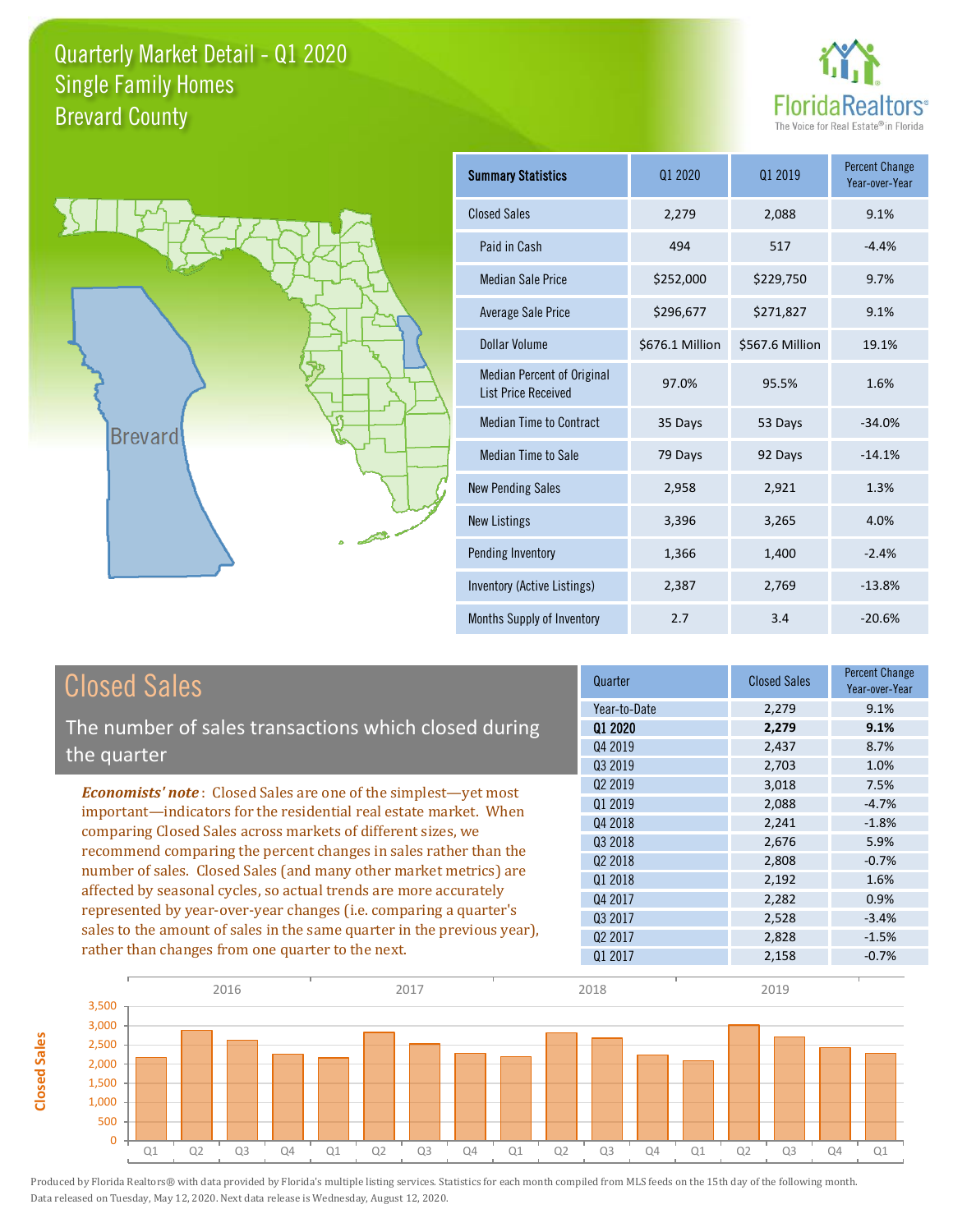

| <b>Cash Sales</b> |                                                 | Quarter                                                                        | <b>Cash Sales</b>   | <b>Percent Change</b><br>Year-over-Year |          |
|-------------------|-------------------------------------------------|--------------------------------------------------------------------------------|---------------------|-----------------------------------------|----------|
|                   |                                                 |                                                                                | Year-to-Date        | 494                                     | $-4.4%$  |
|                   |                                                 | The number of Closed Sales during the quarter in                               | 01 2020             | 494                                     | $-4.4%$  |
|                   | which buyers exclusively paid in cash           |                                                                                | Q4 2019             | 500                                     | $-8.3%$  |
|                   |                                                 |                                                                                | 03 2019             | 555                                     | $-8.6%$  |
|                   |                                                 |                                                                                | 02 2019             | 612                                     | 5.7%     |
|                   |                                                 |                                                                                | Q1 2019             | 517                                     | $-7.2%$  |
|                   |                                                 | <b>Economists' note:</b> Cash Sales can be a useful indicator of the extent to | Q4 2018             | 545                                     | 0.9%     |
|                   |                                                 | which investors are participating in the market. Why? Investors are            | 03 2018             | 607                                     | 2.9%     |
|                   |                                                 | far more likely to have the funds to purchase a home available up front,       | 02 2018             | 579                                     | $-11.2%$ |
|                   |                                                 | whereas the typical homebuyer requires a mortgage or some other                | Q1 2018             | 557                                     | $-13.9%$ |
|                   |                                                 | form of financing. There are, of course, many possible exceptions, so          | Q4 2017             | 540                                     | $-10.6%$ |
|                   | this statistic should be interpreted with care. |                                                                                | Q3 2017             | 590                                     | $-11.7%$ |
|                   |                                                 |                                                                                | Q <sub>2</sub> 2017 | 652                                     | $-20.5%$ |
|                   |                                                 |                                                                                | Q1 2017             | 647                                     | $-15.2%$ |
|                   |                                                 |                                                                                |                     |                                         |          |
|                   | 2016                                            | 2017                                                                           | 2018                | 2019                                    |          |
| 1,000             |                                                 |                                                                                |                     |                                         |          |
| 800               |                                                 |                                                                                |                     |                                         |          |



*Economists' note* : This statistic is simply another way of viewing Cash Sales. The remaining percentages of Closed Sales (i.e. those not paid fully in cash) each quarter involved some sort of financing, such as mortgages, owner/seller financing, assumed loans, etc.





Produced by Florida Realtors® with data provided by Florida's multiple listing services. Statistics for each month compiled from MLS feeds on the 15th day of the following month. Data released on Tuesday, May 12, 2020. Next data release is Wednesday, August 12, 2020.

which were Cash Sales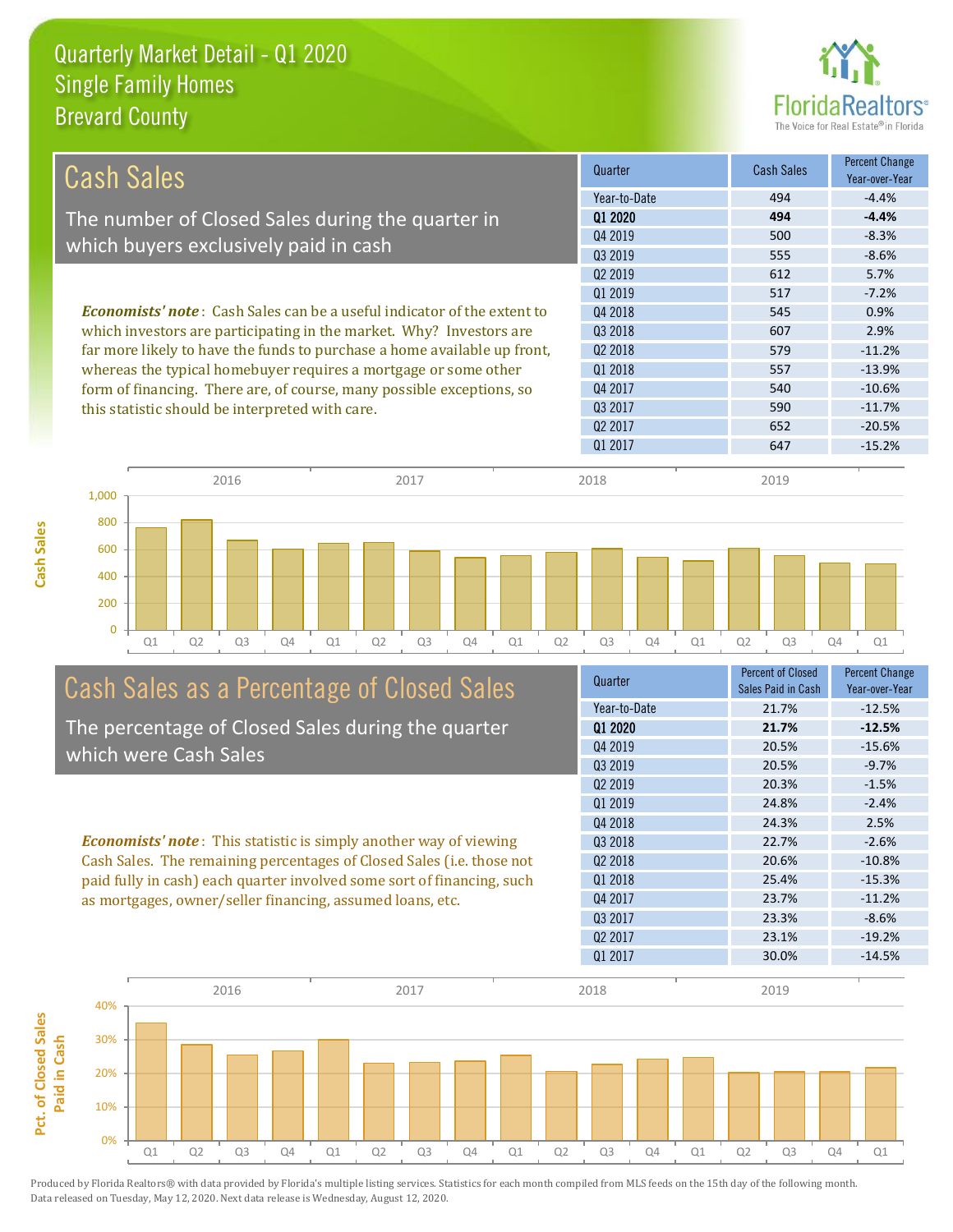

| <b>Median Sale Price</b>                                                  |                                                                         |      | Quarter             | <b>Median Sale Price</b> | <b>Percent Change</b><br>Year-over-Year |       |
|---------------------------------------------------------------------------|-------------------------------------------------------------------------|------|---------------------|--------------------------|-----------------------------------------|-------|
|                                                                           |                                                                         |      | Year-to-Date        | \$252,000                | 9.7%                                    |       |
|                                                                           | The median sale price reported for the quarter (i.e.                    |      |                     | Q1 2020                  | \$252,000                               | 9.7%  |
|                                                                           | 50% of sales were above and 50% of sales were below)                    |      |                     | Q4 2019                  | \$244,000                               | 7.0%  |
|                                                                           |                                                                         |      |                     | Q3 2019                  | \$239,900                               | 4.0%  |
|                                                                           |                                                                         |      |                     | Q <sub>2</sub> 2019      | \$241,250                               | 6.6%  |
|                                                                           | <b>Economists' note</b> : Median Sale Price is our preferred summary    |      |                     | Q1 2019                  | \$229,750                               | 1.5%  |
|                                                                           | statistic for price activity because, unlike Average Sale Price, Median |      |                     | Q4 2018                  | \$228,000                               | 5.8%  |
|                                                                           | Sale Price is not sensitive to high sale prices for small numbers of    |      |                     | Q3 2018                  | \$230,762                               | 4.9%  |
| homes that may not be characteristic of the market area. Keep in mind     |                                                                         |      | Q <sub>2</sub> 2018 | \$226,384                | 7.3%                                    |       |
| that median price trends over time are not always solely caused by        |                                                                         |      | Q1 2018             | \$226,323                | 15.3%                                   |       |
| changes in the general value of local real estate. Median sale price only |                                                                         |      | Q4 2017             | \$215,575                | 13.5%                                   |       |
|                                                                           | reflects the values of the homes that sold each quarter, and the mix of |      |                     | Q3 2017                  | \$220,000                               | 11.7% |
|                                                                           | the types of homes that sell can change over time.                      |      |                     | Q <sub>2</sub> 2017      | \$211,000                               | 14.1% |
|                                                                           |                                                                         |      |                     | Q1 2017                  | \$196,250                               | 16.1% |
|                                                                           | 2016                                                                    | 2017 |                     | 2018                     | 2019                                    |       |
| \$300K                                                                    |                                                                         |      |                     |                          |                                         |       |
| \$250K                                                                    |                                                                         |      |                     |                          |                                         |       |
| \$200K                                                                    |                                                                         |      |                     |                          |                                         |       |

Q1 Q2 Q3 Q4 Q1 Q2 Q3 Q4 Q1 Q2 Q3 Q4 Q1 Q2 Q3 Q4 Q1

Average Sale Price

The average sale price reported for the quarter (i.e. total sales in dollars divided by the number of sales)

*Economists' note* : Usually, we prefer Median Sale Price over Average Sale Price as a summary statistic for home prices. However, Average Sale Price does have its uses—particularly when it is analyzed alongside the Median Sale Price. For one, the relative difference between the two statistics can provide some insight into the market for higher-end homes in an area.

| Quarter             | <b>Average Sale Price</b> | <b>Percent Change</b><br>Year-over-Year |
|---------------------|---------------------------|-----------------------------------------|
| Year-to-Date        | \$296,677                 | 9.1%                                    |
| 01 2020             | \$296,677                 | 9.1%                                    |
| Q4 2019             | \$287,518                 | 5.0%                                    |
| Q3 2019             | \$285,121                 | 4.8%                                    |
| Q <sub>2</sub> 2019 | \$286,604                 | 5.1%                                    |
| Q1 2019             | \$271,827                 | $-0.1%$                                 |
| Q4 2018             | \$273,931                 | 6.2%                                    |
| Q3 2018             | \$272,043                 | 3.7%                                    |
| Q2 2018             | \$272,777                 | 8.6%                                    |
| Q1 2018             | \$272,070                 | 12.4%                                   |
| Q4 2017             | \$257,888                 | 12.3%                                   |
| Q3 2017             | \$262,351                 | 10.5%                                   |
| Q <sub>2</sub> 2017 | \$251,191                 | 12.4%                                   |
| Q1 2017             | \$242,090                 | 17.6%                                   |



Median Sale Price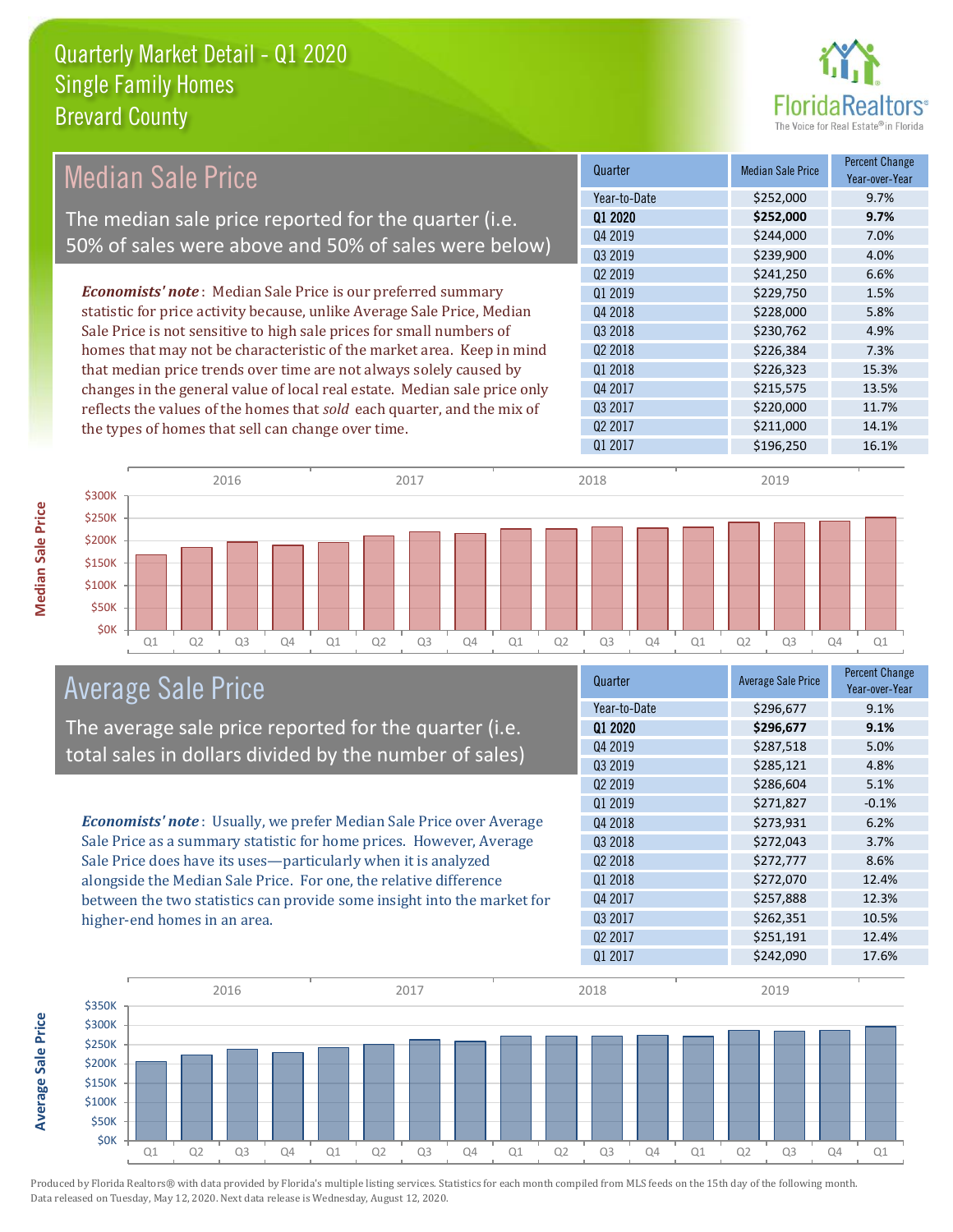

| Dollar Volume                                                               | Quarter             | <b>Dollar Volume</b> | <b>Percent Change</b><br>Year-over-Year |
|-----------------------------------------------------------------------------|---------------------|----------------------|-----------------------------------------|
|                                                                             | Year-to-Date        | \$676.1 Million      | 19.1%                                   |
| The sum of the sale prices for all sales which closed                       | 01 2020             | \$676.1 Million      | 19.1%                                   |
|                                                                             | Q4 2019             | \$700.7 Million      | 14.1%                                   |
| during the quarter                                                          | Q3 2019             | \$770.7 Million      | 5.9%                                    |
|                                                                             | Q <sub>2</sub> 2019 | \$865.0 Million      | 12.9%                                   |
| <b>Economists' note:</b> Dollar Volume is simply the sum of all sale prices | 01 2019             | \$567.6 Million      | $-4.8%$                                 |
| in a given time period, and can quickly be calculated by multiplying        | Q4 2018             | \$613.9 Million      | 4.3%                                    |
| Closed Sales by Average Sale Price. It is a strong indicator of the health  | Q3 2018             | \$728.0 Million      | 9.8%                                    |
| of the real estate industry in a market, and is of particular interest to   | Q <sub>2</sub> 2018 | \$766.0 Million      | 7.8%                                    |
| real estate professionals, investors, analysts, and government agencies.    | 01 2018             | \$596.4 Million      | 14.2%                                   |
| Potential home sellers and home buyers, on the other hand, will likely      | Q4 2017             | \$588.5 Million      | 13.3%                                   |
| be better served by paying attention to trends in the two components        | Q3 2017             | \$663.2 Million      | 6.7%                                    |
| of Dollar Volume (i.e. sales and prices) individually.                      | Q <sub>2</sub> 2017 | \$710.4 Million      | 10.7%                                   |



## Median Percent of Original List Price Received

The median of the sale price (as a percentage of the original list price) across all properties selling during the quarter

*Economists' note* : The Median Percent of Original List Price Received is useful as an indicator of market recovery, since it typically rises as buyers realize that the market may be moving away from them and they need to match the selling price (or better it) in order to get a contract on the house. This is usually the last measure to indicate a market has shifted from down to up, so it is what we would call a *lagging* indicator.

| Quarter             | Med. Pct. of Orig.<br><b>List Price Received</b> | <b>Percent Change</b><br>Year-over-Year |
|---------------------|--------------------------------------------------|-----------------------------------------|
| Year-to-Date        | 97.0%                                            | 1.6%                                    |
| Q1 2020             | 97.0%                                            | 1.6%                                    |
| Q4 2019             | 96.9%                                            | 1.0%                                    |
| 03 2019             | 96.8%                                            | 0.2%                                    |
| Q <sub>2</sub> 2019 | 96.2%                                            | $-0.6%$                                 |
| Q1 2019             | 95.5%                                            | $-0.8%$                                 |
| Q4 2018             | 95.9%                                            | $-0.6%$                                 |
| 03 2018             | 96.6%                                            | $-0.2%$                                 |
| 02 2018             | 96.8%                                            | $-0.3%$                                 |
| Q1 2018             | 96.3%                                            | 0.4%                                    |
| Q4 2017             | 96.5%                                            | 0.2%                                    |
| Q3 2017             | 96.8%                                            | 0.3%                                    |
| Q <sub>2</sub> 2017 | 97.1%                                            | 0.7%                                    |
| Q1 2017             | 95.9%                                            | 0.1%                                    |

Q1 2017 **\$522.4 Million** 16.7%

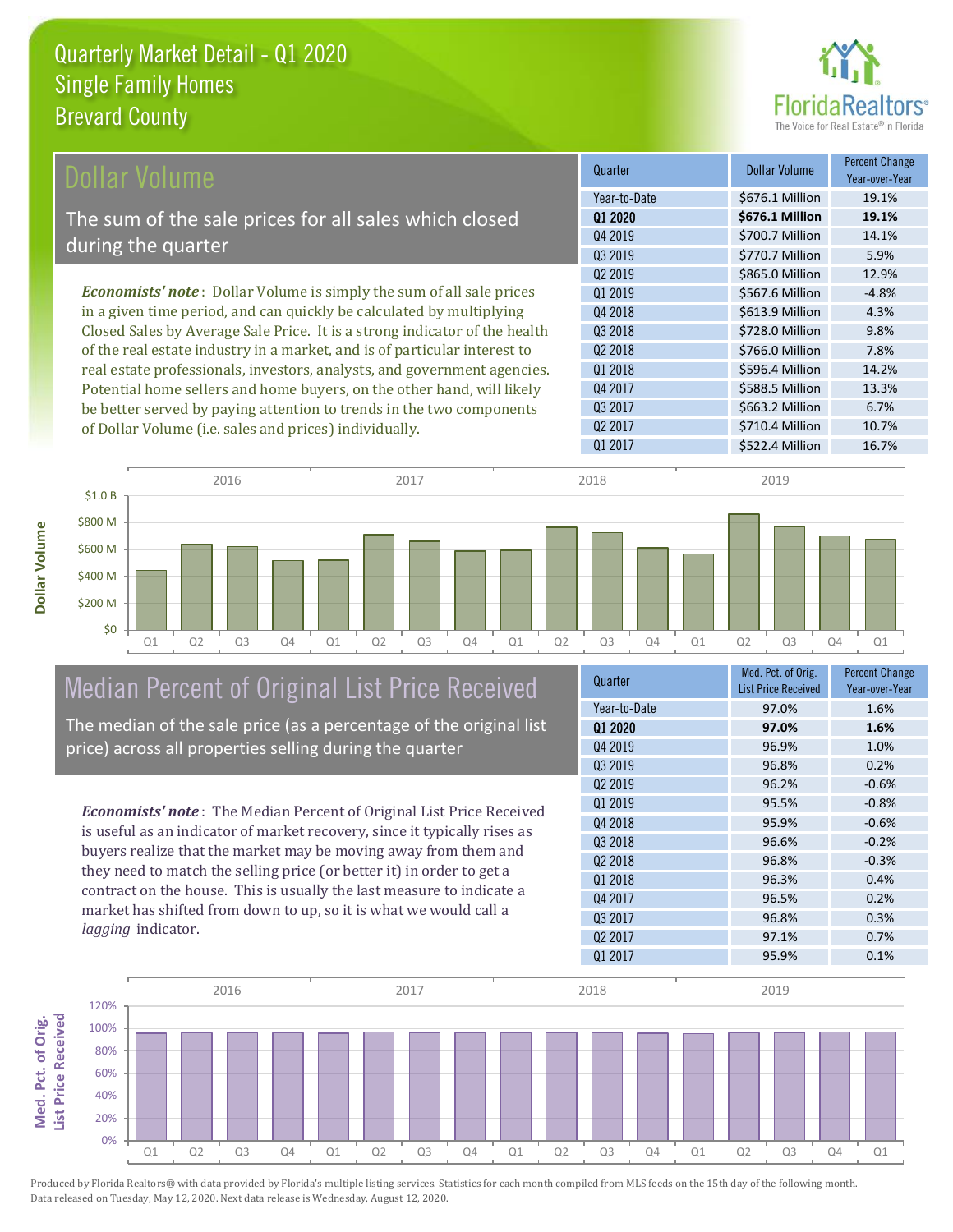

#### *Economists' note* : Like Time to Sale, Time to Contract is a measure of the length of the home selling process calculated for sales which closed during the quarter. The difference is that Time to Contract measures Q1 2019 **53 Days** 51.4% Q4 2018 39 Days 25.8% Q3 2018 25.0% **Quarter Median Time to All According to All According Median Time to All According to All According to All According to All According to All According to All According to All According to All According to All According to Contract** Percent Change Q1 2020 **35 Days -34.0%** Year-to-Date 35 Days -34.0% Q4 2019 **32 Days** -17.9% Q3 2019 31 Days 3.3% Q2 2019 **38 Days** 38 Days 40.7% Median Time to Contract The median number of days between the listing date and contract date for all Closed Sales during the quarter

the number of days between the initial listing of a property and the signing of the contract which eventually led to the closing of the sale. When the gap between Median Time to Contract and Median Time to Sale grows, it is usually a sign of longer closing times and/or declining numbers of cash sales.







### Median Time to Sale

The median number of days between the listing date and closing date for all Closed Sales during the quarter

*Economists' note* : Time to Sale is a measure of the length of the home selling process, calculated as the number of days between the initial listing of a property and the closing of the sale. *Median* Time to Sale is the amount of time the "middle" property selling this month was on the market. That is, 50% of homes selling this month took *less* time to sell, and 50% of homes took *more* time to sell. Median Time to Sale gives a more accurate picture than Average Time to Sale, which can be skewed upward by small numbers of properties taking an abnormally long time to sell.

| Quarter             | <b>Median Time to Sale</b> | <b>Percent Change</b><br>Year-over-Year |
|---------------------|----------------------------|-----------------------------------------|
| Year-to-Date        | 79 Days                    | $-14.1%$                                |
| Q1 2020             | 79 Days                    | $-14.1%$                                |
| Q4 2019             | 72 Days                    | $-7.7%$                                 |
| Q3 2019             | 73 Days                    | 4.3%                                    |
| Q <sub>2</sub> 2019 | 78 Days                    | 16.4%                                   |
| Q1 2019             | 92 Days                    | 19.5%                                   |
| Q4 2018             | 78 Days                    | 5.4%                                    |
| Q3 2018             | 70 Days                    | 4.5%                                    |
| 02 2018             | 67 Days                    | 3.1%                                    |
| Q1 2018             | 77 Days                    | 0.0%                                    |
| Q4 2017             | 74 Days                    | 0.0%                                    |
| Q3 2017             | 67 Days                    | $-6.9%$                                 |
| Q <sub>2</sub> 2017 | 65 Days                    | $-13.3%$                                |
| Q1 2017             | 77 Days                    | $-6.1%$                                 |

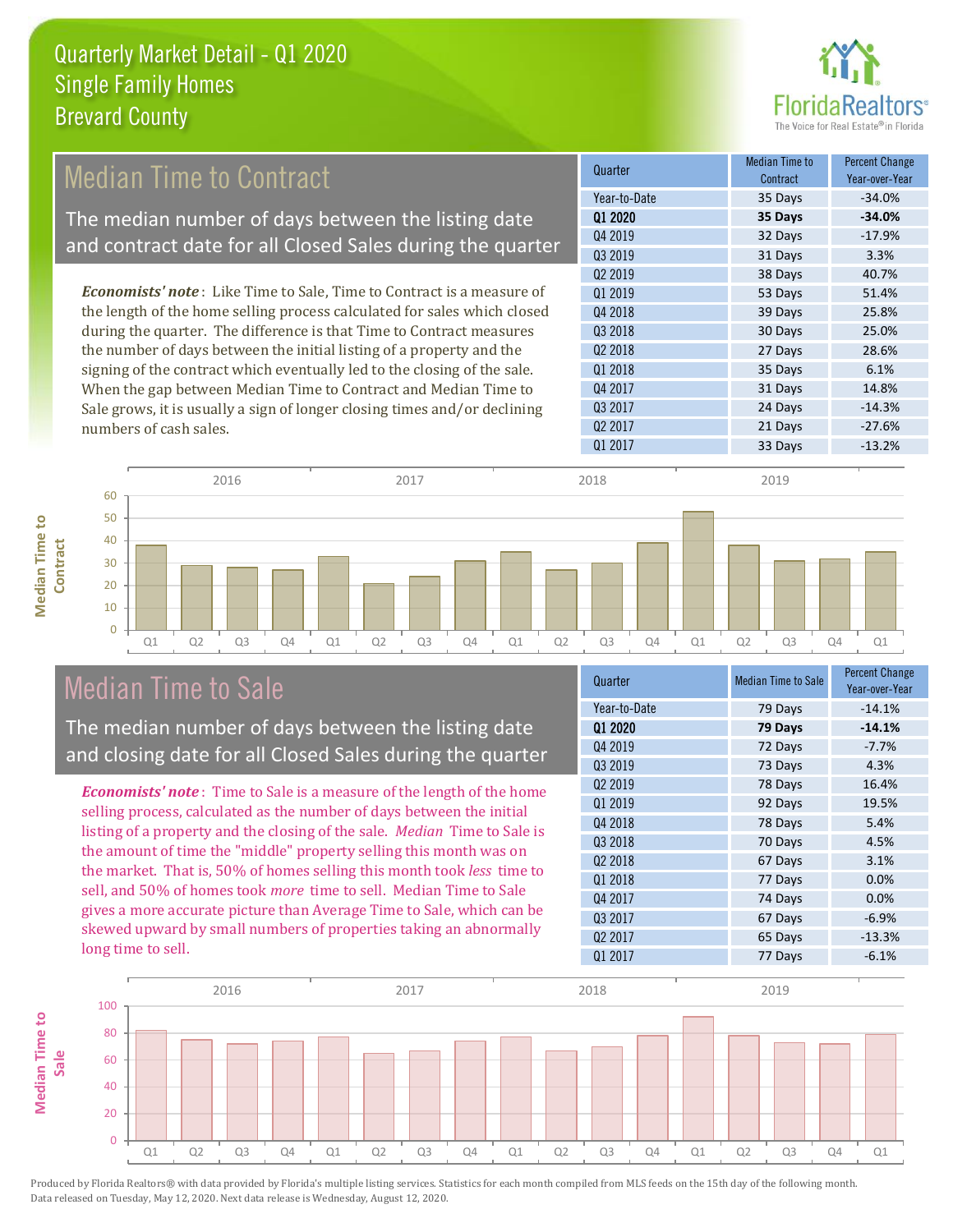

| <b>New Pending Sales</b>                                                      | Quarter             | <b>New Pending Sales</b> | <b>Percent Change</b><br>Year-over-Year |
|-------------------------------------------------------------------------------|---------------------|--------------------------|-----------------------------------------|
|                                                                               | Year-to-Date        | 2,958                    | 1.3%                                    |
| The number of listed properties that went under                               | 01 2020             | 2,958                    | 1.3%                                    |
|                                                                               | Q4 2019             | 2,451                    | 19.7%                                   |
| contract during the quarter                                                   | Q3 2019             | 2,682                    | 2.0%                                    |
|                                                                               | Q <sub>2</sub> 2019 | 3,148                    | 3.2%                                    |
| <b>Economists' note:</b> Because of the typical length of time it takes for a | 01 2019             | 2,921                    | 2.2%                                    |
| sale to close, economists consider Pending Sales to be a decent               | Q4 2018             | 2,048                    | $-11.1%$                                |
| indicator of potential future Closed Sales. It is important to bear in        | Q3 2018             | 2,630                    | 3.7%                                    |
| mind, however, that not all Pending Sales will be closed successfully.        | 02 2018             | 3,051                    | 0.9%                                    |
| So, the effectiveness of Pending Sales as a future indicator of Closed        | Q1 2018             | 2,859                    | 0.9%                                    |
| Sales is susceptible to changes in market conditions such as the              | Q4 2017             | 2,305                    | 17.1%                                   |
| availability of financing for homebuyers and the inventory of                 | 03 2017             | 2,537                    | $-9.6%$                                 |
| distressed properties for sale.                                               | Q <sub>2</sub> 2017 | 3,024                    | 8.7%                                    |
|                                                                               | Q1 2017             | 2,834                    | $-2.7%$                                 |



## New Listings

The number of properties put onto the market during the quarter

*Economists' note* : New Listings tend to rise in delayed response to increasing prices, so they are often seen as a lagging indicator of market health. As prices rise, potential sellers raise their estimations of value—and in the most recent cycle, rising prices have freed up many potential sellers who were previously underwater on their mortgages. Note that in our calculations, we take care to not include properties that were recently taken off the market and quickly relisted, since these are not really *new* listings.

| Quarter             | <b>New Listings</b> | <b>Percent Change</b><br>Year-over-Year |
|---------------------|---------------------|-----------------------------------------|
| Year-to-Date        | 3,396               | 4.0%                                    |
| Q1 2020             | 3,396               | 4.0%                                    |
| Q4 2019             | 2,801               | 3.8%                                    |
| Q3 2019             | 2,983               | $-7.7%$                                 |
| Q2 2019             | 3,233               | $-11.0%$                                |
| Q1 2019             | 3,265               | $-1.9%$                                 |
| Q4 2018             | 2,698               | 5.3%                                    |
| Q3 2018             | 3,232               | 11.7%                                   |
| 02 2018             | 3,631               | 5.3%                                    |
| Q1 2018             | 3,329               | 4.1%                                    |
| Q4 2017             | 2,561               | 5.3%                                    |
| Q3 2017             | 2,893               | 1.3%                                    |
| Q <sub>2</sub> 2017 | 3,448               | 5.6%                                    |
| Q1 2017             | 3,197               | 4.6%                                    |



**New Listings**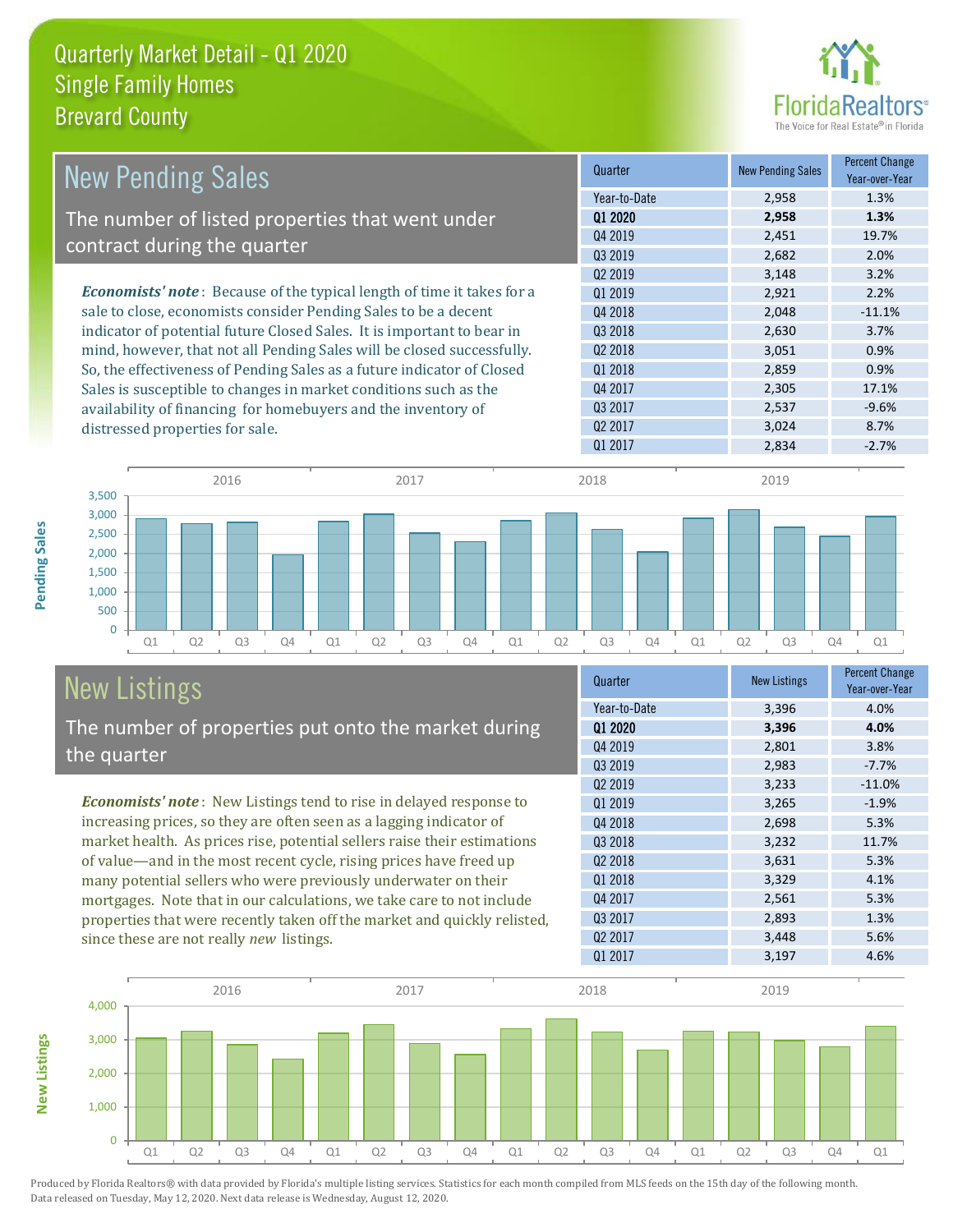

| <b>Inventory (Active Listings)</b>                                          | Quarter           | Inventory | <b>Percent Change</b><br>Year-over-Year |
|-----------------------------------------------------------------------------|-------------------|-----------|-----------------------------------------|
|                                                                             | YTD (Monthly Avg) | 2,299     | $-20.4%$                                |
| The number of property listings active at the end of                        | 01 2020           | 2,387     | $-13.8%$                                |
| the quarter                                                                 | 04 2019           | 2,235     | $-20.4%$                                |
|                                                                             | Q3 2019           | 2,313     | $-12.1%$                                |
|                                                                             | 02 2019           | 2,433     | $-3.3%$                                 |
| <b>Economists' note:</b> There are a number of ways to define and calculate | 01 2019           | 2,769     | 18.8%                                   |
| Inventory. Our method is to simply count the number of active listings      | Q4 2018           | 2,808     | 29.6%                                   |
| on the last day of the quarter, and hold this number to compare with        | Q3 2018           | 2,630     | 16.1%                                   |
| the same quarter the following year. Inventory rises when New               | 02 2018           | 2,517     | 12.3%                                   |
| Listings are outpacing the number of listings that go off-market            | 01 2018           | 2,330     | 14.7%                                   |
| (regardless of whether they actually sell). Likewise, it falls when New     | Q4 2017           | 2,166     | 8.2%                                    |
| Listings aren't keeping up with the rate at which homes are going off-      | 03 2017           | 2,266     | 12.2%                                   |



## Months Supply of Inventory

An estimate of the number of months it will take to deplete the current Inventory given recent sales rates

*Economists' note* : MSI is a useful indicator of market conditions. The benchmark for a balanced market (favoring neither buyer nor seller) is 5.5 months of inventory. Anything higher is traditionally a buyers' market, and anything lower is a sellers' market. There is no single accepted way of calculating MSI. A common method is to divide current Inventory by the most recent month's Closed Sales count, but this count is a usually poor predictor of future Closed Sales due to seasonal cycles. To eliminate seasonal effects, we use the 12-month average of monthly Closed Sales instead.

| Quarter                  | <b>Months Supply</b> | <b>Percent Change</b><br>Year-over-Year |
|--------------------------|----------------------|-----------------------------------------|
| <b>YTD (Monthly Avg)</b> | 2.6                  | $-25.7%$                                |
| 01 2020                  | 2.7                  | $-20.6%$                                |
| Q4 2019                  | 2.6                  | $-23.5%$                                |
| Q3 2019                  | 2.8                  | $-12.5%$                                |
| Q <sub>2</sub> 2019      | 2.9                  | $-6.5%$                                 |
| 01 2019                  | 3.4                  | 21.4%                                   |
| Q4 2018                  | 3.4                  | 25.9%                                   |
| 03 2018                  | 3.2                  | 14.3%                                   |
| Q <sub>2</sub> 2018      | 3.1                  | 14.8%                                   |
| Q1 2018                  | 2.8                  | 12.0%                                   |
| Q4 2017                  | 2.7                  | 12.5%                                   |
| Q3 2017                  | 2.8                  | 12.0%                                   |
| Q <sub>2</sub> 2017      | 2.7                  | 0.0%                                    |
| Q1 2017                  | 2.5                  | $-7.4%$                                 |

Q2 2017 2,242 2.4%



Produced by Florida Realtors® with data provided by Florida's multiple listing services. Statistics for each month compiled from MLS feeds on the 15th day of the following month. Data released on Tuesday, May 12, 2020. Next data release is Wednesday, August 12, 2020.

market.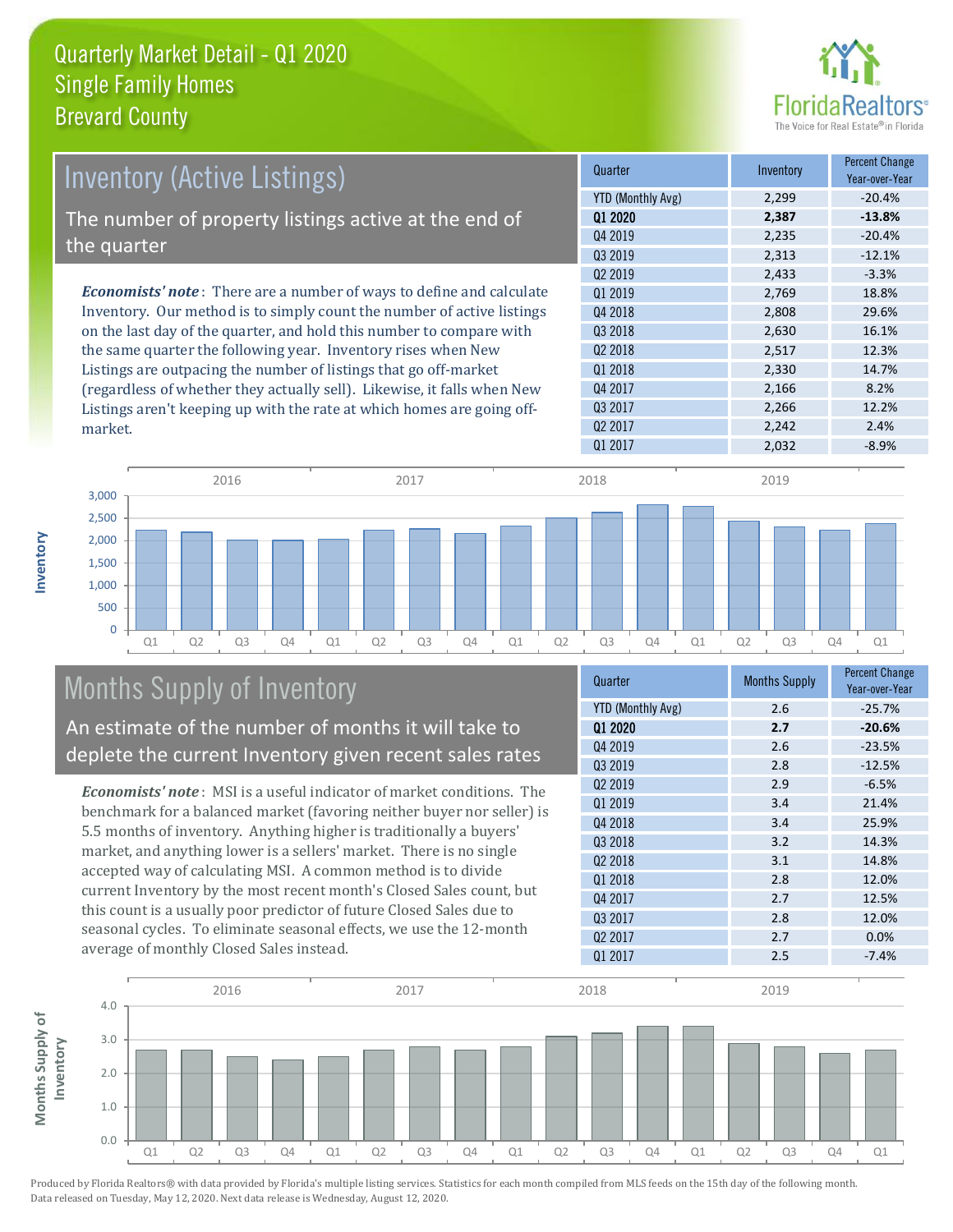

#### $$100,000 - $149,999$  181 -24.9% Sale Price Closed Sales Percent Change Year-over-Year Less than \$50,000  $\overline{4}$  and  $\overline{4}$  -42.9%  $$50.000 - $99.999$  46 -8.0%  $$150.000 - $199.999$  442 -7.3% \$200,000 - \$249,999 438 -2.9% \$400,000 - \$599,999 253 26.5% \$600,000 - \$999,999 91 56.9% *Economists' note:* Closed Sales are one of the simplest—yet most important—indicators for the residential real estate market. When comparing Closed Sales across markets of different sizes, we recommend comparing the percent changes in sales rather than the number of sales. Closed Sales (and many other market metrics) are affected by seasonal cycles, so actual trends are more accurately represented by year-over-year changes (i.e. comparing a quarter's sales to the amount of sales in the same quarter in the previous year), rather than changes from one quarter to the next. \$1,000,000 or more 27 27 17.4% \$250,000 - \$299,999 374 19.1% \$300,000 - \$399,999 423 58.4% Closed Sales by Sale Price The number of sales transactions which closed during the quarter



### Median Time to Contract by Sale Price The median number of days between the listing date and contract date for all Closed Sales during the quarter

*Economists' note* : Like Time to Sale, Time to Contract is a measure of the length of the home selling process calculated for sales which closed during the quarter. The difference is that Time to Contract measures the number of days between the initial listing of a property and the signing of the contract which eventually led to the closing of the sale. When the gap between Median Time to Contract and Median Time to Sale grows, it is usually a sign of longer closing times and/or declining numbers of cash sales.

| <b>Sale Price</b>     | <b>Median Time to</b><br>Contract | <b>Percent Change</b><br>Year-over-Year |
|-----------------------|-----------------------------------|-----------------------------------------|
| Less than \$50,000    | 23 Days                           | $-39.5%$                                |
| $$50,000 - $99,999$   | 24 Days                           | 71.4%                                   |
| $$100,000 - $149,999$ | 27 Days                           | $-20.6%$                                |
| $$150,000 - $199,999$ | 26 Days                           | $-44.7%$                                |
| \$200,000 - \$249,999 | 35 Days                           | $-36.4%$                                |
| \$250,000 - \$299,999 | 37 Days                           | $-24.5%$                                |
| \$300,000 - \$399,999 | 38 Days                           | $-44.9%$                                |
| \$400,000 - \$599,999 | 50 Days                           | $-27.5%$                                |
| \$600,000 - \$999,999 | 32 Days                           | $-57.3%$                                |
| \$1,000,000 or more   | 220 Days                          | 21.5%                                   |



**Closed Sales**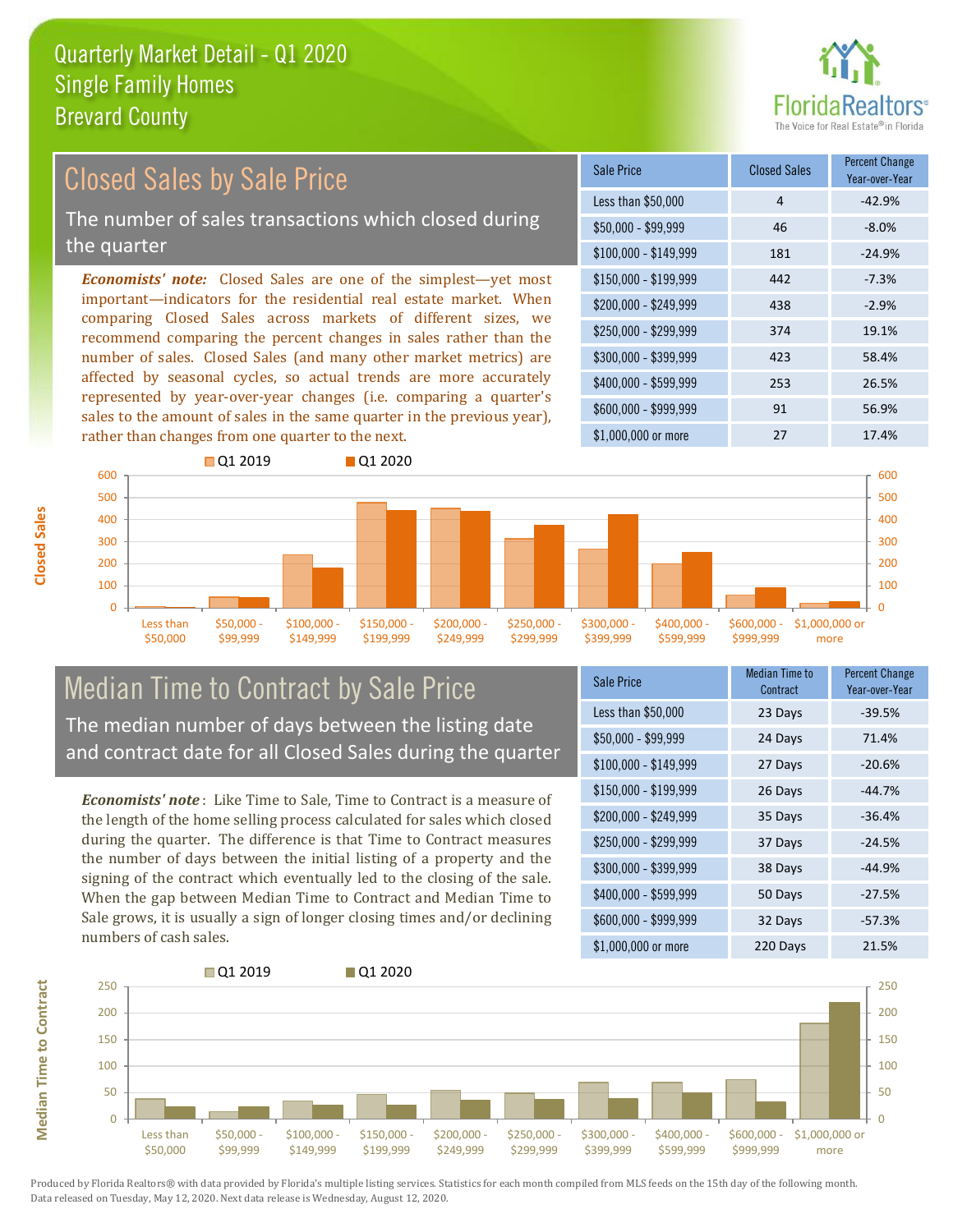

# New Listings by Initial Listing Price

The number of properties put onto the market during the quarter

*Economists' note:* New Listings tend to rise in delayed response to increasing prices, so they are often seen as a lagging indicator of market health. As prices rise, potential sellers raise their estimations of value—and in the most recent cycle, rising prices have freed up many potential sellers who were previously underwater on their mortgages. Note that in our calculations, we take care to not include properties that were recently taken off the market and quickly relisted, since these are not really *new* listings.





#### Inventory by Current Listing Price The number of property listings active at the end of the quarter

*Economists' note* : There are a number of ways to define and calculate Inventory. Our method is to simply count the number of active listings on the last day of the quarter, and hold this number to compare with the same quarter the following year. Inventory rises when New Listings are outpacing the number of listings that go off-market (regardless of whether they actually sell). Likewise, it falls when New Listings aren't keeping up with the rate at which homes are going offmarket.

| <b>Current Listing Price</b> | Inventory     | <b>Percent Change</b><br>Year-over-Year |
|------------------------------|---------------|-----------------------------------------|
| Less than \$50,000           | $\mathcal{P}$ | $-71.4%$                                |
| $$50,000 - $99,999$          | 29            | 20.8%                                   |
| $$100,000 - $149,999$        | 113           | $-28.0%$                                |
| $$150,000 - $199,999$        | 296           | $-29.2%$                                |
| \$200,000 - \$249,999        | 418           | $-6.7%$                                 |
| \$250,000 - \$299,999        | 379           | 6.2%                                    |
| \$300,000 - \$399,999        | 385           | $-18.1%$                                |
| \$400,000 - \$599,999        | 417           | $-12.2%$                                |
| \$600,000 - \$999,999        | 238           | $-11.5%$                                |
| \$1,000,000 or more          | 110           | $-23.6%$                                |



**New Listings**

**Inventory**